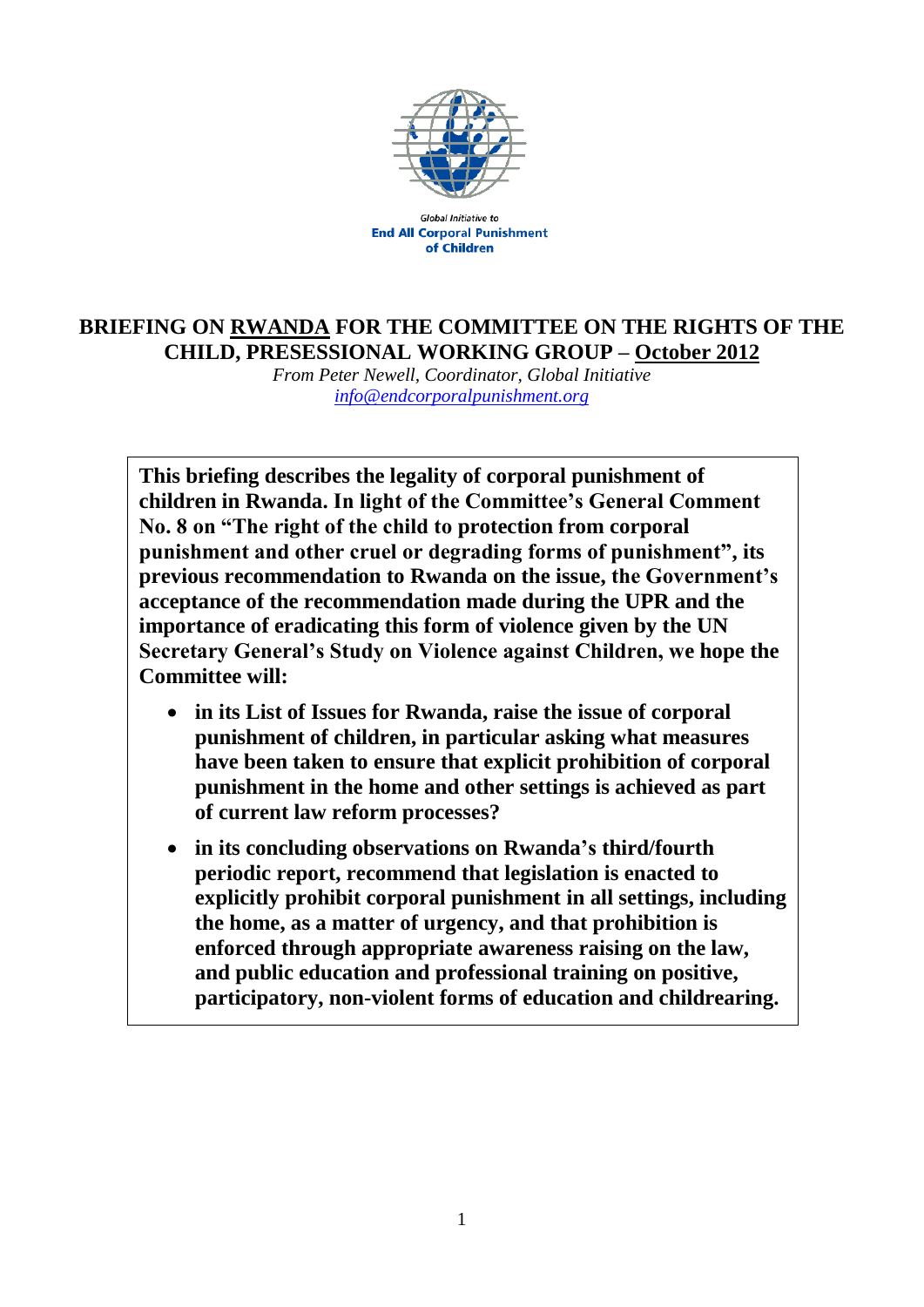## **1 Corporal punishment of children in Rwanda**

1.1 In Rwanda, corporal punishment is unlawful as a sentence for crime but it is not explicitly prohibited in the home, schools, penal institutions and alternative care settings.

1.2 With regard to the **home**, parents have a "right of correction" under article 347 of the Civil Code (1988). Provisions against violence and abuse in the Penal Code (1977), Law No. 27 Relating to Rights and Protection of the Child Against Violence (2001) and the Constitution (2003) are not interpreted as prohibiting all corporal punishment in childrearing. The National Integrated Child Rights Policy adopted by the Ministry of Gender and Family Promotion in August 2011 states that "physical abuse, including torture and cruelty against children and corporal punishment of children is prohibited in all settings" and defines all settings as including "homes, communities, schools, all centres and institutions that have children, prisons and detention centres, etc" (para. 5.5). This is policy rather than law but one objective of the policy is to serve as a guide for legislation (page 9).

1.3 There appears to be no explicit prohibition of corporal punishment in **schools**. In January 2011, a draft ministerial Decree was under discussion which reportedly stated that corporal punishment should not be used (third/fourth report to the CRC, para. 145) but there is no prohibition in legislation.

1.4 In the **penal system**, corporal punishment is unlawful as a sentence for crime: there is no provision for judicial corporal punishment in criminal law. However, there is no explicit prohibition of corporal punishment as a disciplinary measure in penal institutions, though a number of laws prohibit cruel, inhuman or degrading treatment. Article 23 of the law establishing the National Prisons Service (No. 38/2006) states that "the prisoner must be treated with dignity and respect for human rights. He or she is especially protected against any sort of torture, cruel, inhuman or degrading treatment". Article 15 of the law establishing the Local Defence Force (No. 25/2004) punishes the use of excessive force. Article 8 of the Instructions of the Minister of Internal Security relating to the conditions of detention, the provision of food and detainee visits (No. 09/2008) states that no prisoner should be subjected to torture or other abuse or cruel, inhuman or degrading treatment.

1.5 There is no explicit prohibition of corporal punishment in **alternative care settings**.

1.6 A 2012 study of men's childhood experiences of violence in Brazil, Chile, Croatia, India, Mexico and Rwanda, which involved men aged 18-59 living in urban settings, found a high prevalence of corporal punishment in all six countries. In Rwanda, of the 2,204 men who participated, 60% reported having been spanked or slapped by a parent in the home during childhood, 23% threatened with physical punishment in the home and 29% humiliated by someone in their family in front of other people. The study found that men who had experienced violence, including corporal punishment, during childhood, were more likely to perpetrate intimate partner violence, hold inequitable gender attitudes, be involved in fights outside the home or robberies, pay for sex and experience low self-esteem and depression, and